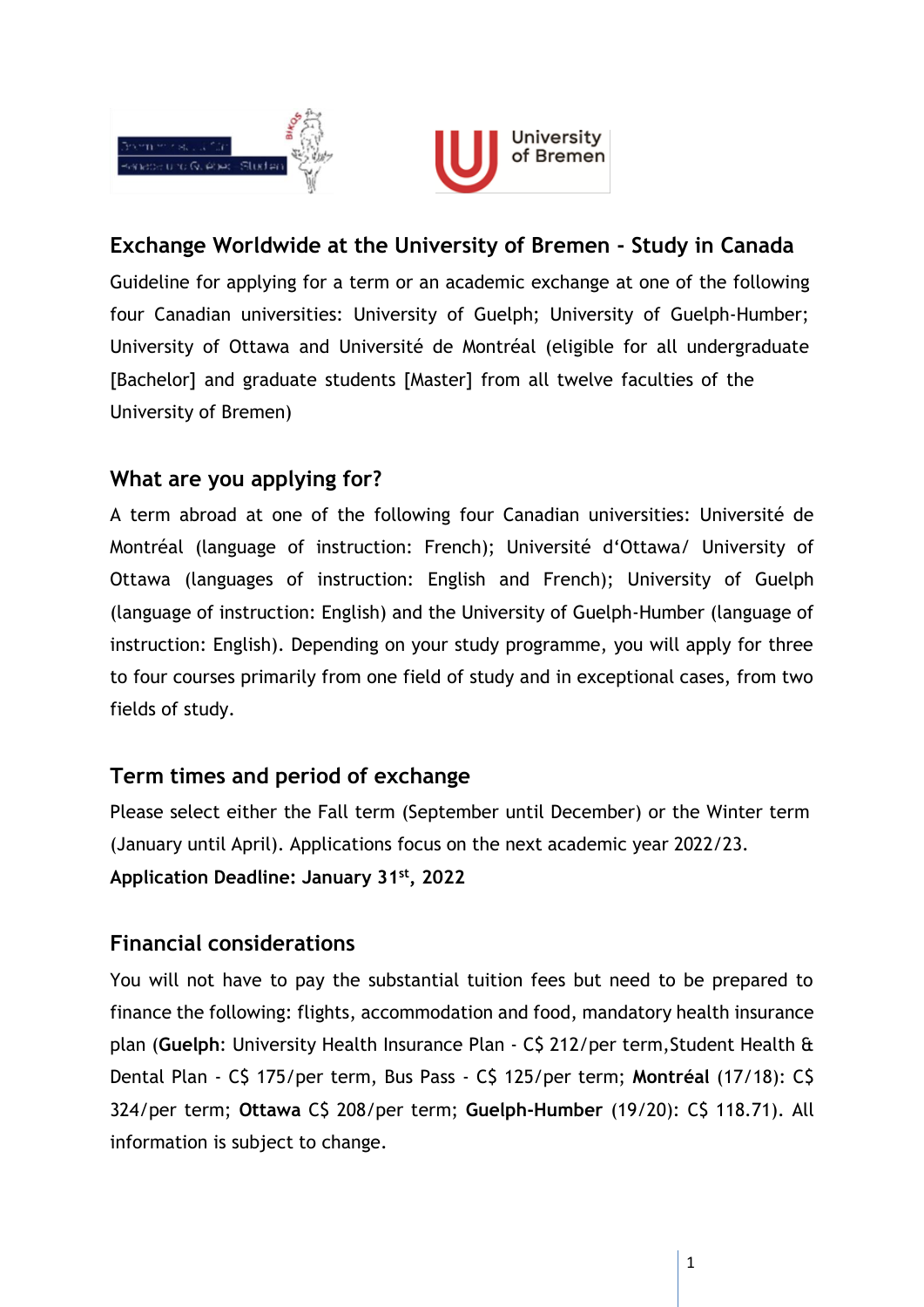You can find information on **scholarships and funding opportunities** here: [https://www.uni-bremen.de/en/studies/starting-your-studies/international](https://www.uni-bremen.de/en/studies/starting-your-studies/international-studies/studying-abroad/scholarships-and-funding-opportunities/)[studies/studying-abroad/scholarships-and-funding-opportunities/](https://www.uni-bremen.de/en/studies/starting-your-studies/international-studies/studying-abroad/scholarships-and-funding-opportunities/)

## **Semester schedule and course selection**

- **1) Université de Montréal :** [https://www.umontreal.ca](https://www.umontreal.ca/)
	- à The University in Figures:<https://www.umontreal.ca/en/udem/in-figures/> à General information for exchange students/Fact sheet 2021/22: [https://international.umontreal.ca/english/international-students/study-at](https://international.umontreal.ca/english/international-students/study-at-udem-in-an-exchange-program/)[udem-in-an-exchange-program/](https://international.umontreal.ca/english/international-students/study-at-udem-in-an-exchange-program/)
- **2) Université d'Ottawa / University of Ottawa:** <https://www2.uottawa.ca/en> à General information for exchange students :

[https://international.uottawa.ca/en/study-at-uottawa/exchange-](https://international.uottawa.ca/en/study-at-uottawa/exchange-student/process#step-1)

[student/process#step-1](https://international.uottawa.ca/en/study-at-uottawa/exchange-student/process#step-1)

à Fact sheet 2021/22:

[https://docs.google.com/viewer?a=v&pid=sites&srcid=dW90dGF3YS5jYXx1b3R0Y](https://docs.google.com/viewer?a=v&pid=sites&srcid=dW90dGF3YS5jYXx1b3R0YXdhYml8Z3g6NTFjMzc4NDlmZWYwZmE5Mg) [XdhYml8Z3g6NTFjMzc4NDlmZWYwZmE5Mg](https://docs.google.com/viewer?a=v&pid=sites&srcid=dW90dGF3YS5jYXx1b3R0YXdhYml8Z3g6NTFjMzc4NDlmZWYwZmE5Mg)

**3) University of Guelph:** [https://www.uoguelph.ca](https://www.uoguelph.ca/)

à General information for exchange students/Fact sheet 2021/22:

<https://www.uoguelph.ca/cip/incoming-exchange/incoming-exchange>

**4) University of Guelph- Humber (undergraduate courses only):**

[https://www.guelphhumber.ca](https://www.guelphhumber.ca/)

à General information for exchange students/Fact sheet 2021/22:

<https://www.guelphhumber.ca/registrar/webadvisor>

## **Support and Advice**

Step 1: Please contact Dr. Jana Nittel (Coordinator/Exchange officer for academic exchange with four Canadian partner universities): [https://www.uni-](https://www.uni-bremen.de/fb-10/fachbereich/wissenschaftlerinnen-wissenschaftler/lektorinnen-lektoren/dr-phil-jana-nittel)[bremen.de/fb-](https://www.uni-bremen.de/fb-10/fachbereich/wissenschaftlerinnen-wissenschaftler/lektorinnen-lektoren/dr-phil-jana-nittel)[10/fachbereich/wissenschaftlerinnen-wissenschaftler/lektorinnen-](https://www.uni-bremen.de/fb-10/fachbereich/wissenschaftlerinnen-wissenschaftler/lektorinnen-lektoren/dr-phil-jana-nittel) [lektoren/dr](https://www.uni-bremen.de/fb-10/fachbereich/wissenschaftlerinnen-wissenschaftler/lektorinnen-lektoren/dr-phil-jana-nittel)[phil-jana-nittel](https://www.uni-bremen.de/fb-10/fachbereich/wissenschaftlerinnen-wissenschaftler/lektorinnen-lektoren/dr-phil-jana-nittel) Please book an appointment for my office hours on Stud. IP. Step 2: Also explore the website provided by the International Office at Bremen University for general procedures and application methods regarding your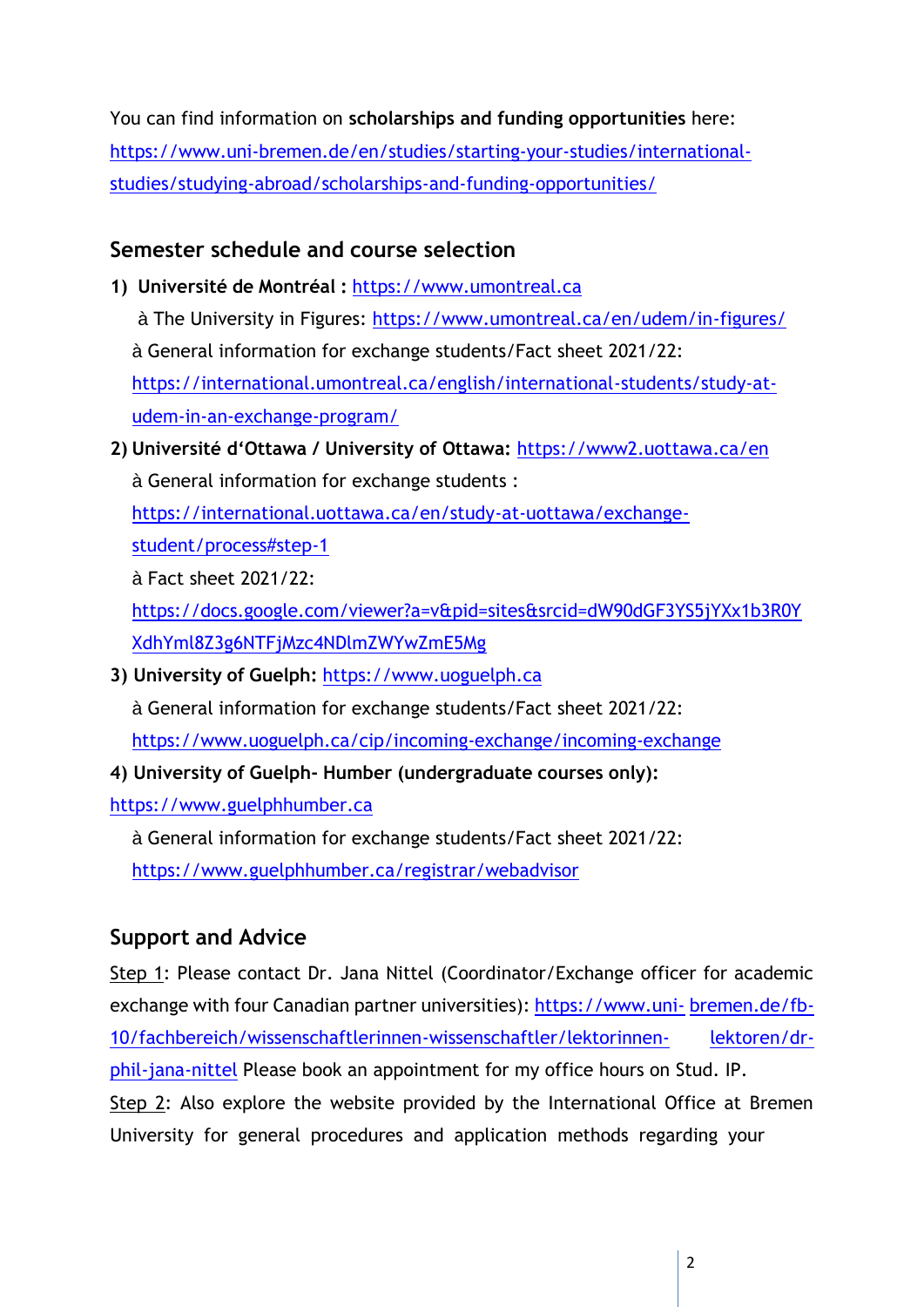exchange: [https://www.uni-bremen.de/en/studies/starting-your](https://www.uni-bremen.de/en/studies/starting-your-studies/international-studies/studying-abroad/exchange-worldwide/)[studies/international-studies/studying-abroad/exchange-worldwide/](https://www.uni-bremen.de/en/studies/starting-your-studies/international-studies/studying-abroad/exchange-worldwide/)

## **Application process**

Eligible for all undergraduate (Bachelor) and graduate students (Master) from all twelve faculties of the University of Bremen

#### **How to apply?**

Database access Mobility Online - [Access to the application portal Mobility Online](https://www.service4mobility.com/europe/BewerbungServlet?identifier=bremen573625&kz_bew_pers=S&kz_bew_art=OUT&aust_prog=PI&sprache=de) Exchange Worldwide: [https://www.uni-bremen.de/en/studies/starting-your](https://www.uni-bremen.de/en/studies/starting-your-studies/international-studies/studying-abroad/exchange-worldwide/)[studies/international-studies/studying-abroad/exchange-worldwide/](https://www.uni-bremen.de/en/studies/starting-your-studies/international-studies/studying-abroad/exchange-worldwide/)

Please register by mid-January on the application portal Mobility Online and upload all required application documents in **pdf-format** by January 31st, 2022. Please acknowledge that only complete application materials are accepted for evaluation. **What are the criteria for applications?**

- Previous academic performance (grades)
- Quality of the letter of motivation, project justification (quality, usefulness and value of the proposed study plan)
- Extra-curricular criteria (language skills: B2 (French) or C1 (English); social skills and suitability, and social engagement)

#### **Which documents are required?**

- Motivation letter in the language of instruction (one letter for your three choices, please include course choices – maximum of two pages)
- Curriculum Vitae (in English or in French for the Université de Montréal)
- Current proof of enrollment at the University of Bremen
- Transcript (e.g. if representative PABO- / FlexNow print or alternatively translated A-Level grades for first-semester students)
- Language Proficiency certificate (C1 English/B2 French) Please explore the individual university's requirements**\***.
- Two letters of recommendation (academic reference in English or French) recommended but not mandatory

#### **How and when do I receive a response?**

Successful applicants are informed electronically via Mobility-Online within four weeks of the respective application deadline. After their successful nomination,